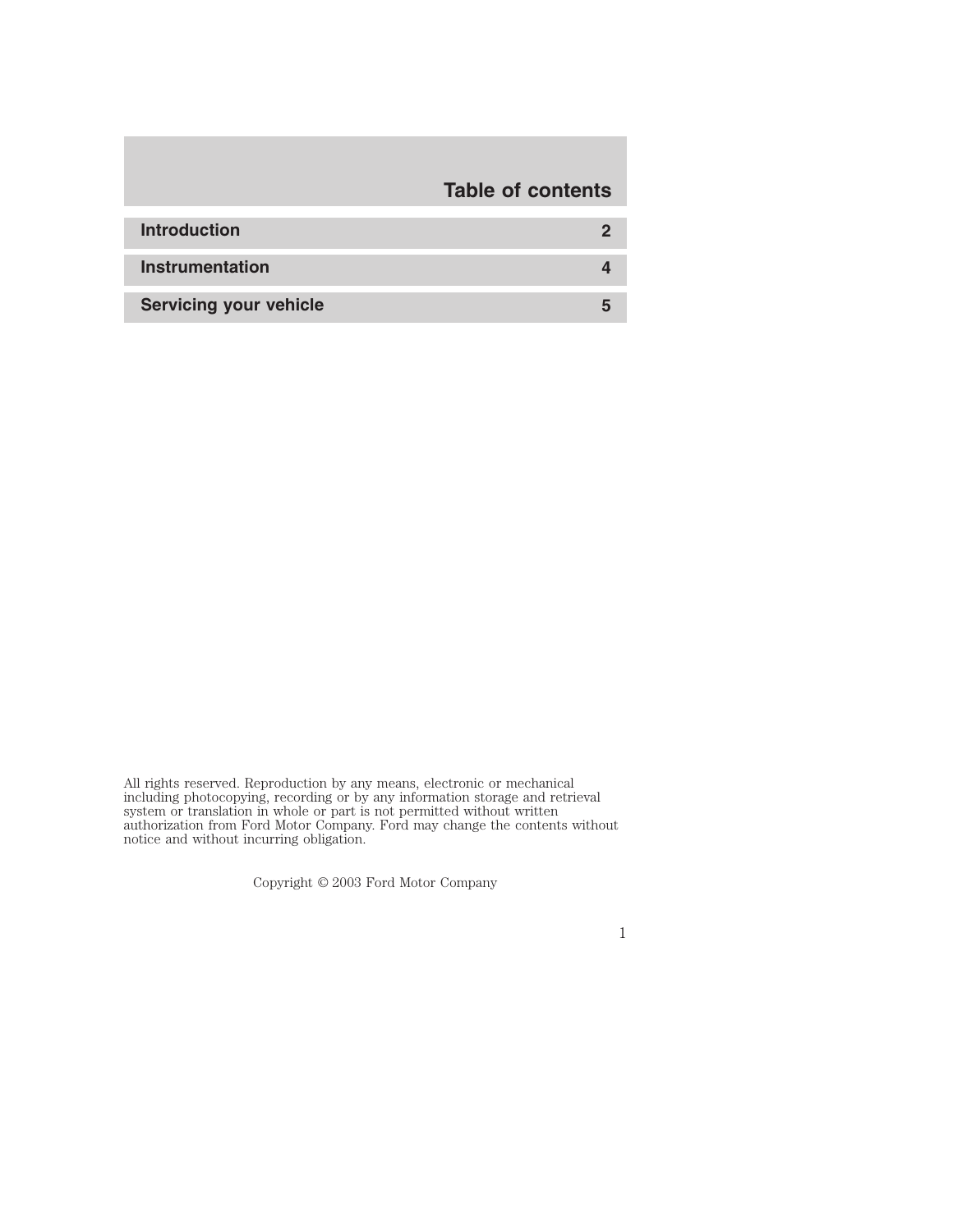## **Introduction**

#### **ABOUT THIS SUPPLEMENT**

This booklet supplements your Owner Guide and is part of the owner's portfolio. It describes the operation of your natural gas vehicle (NGV) and how it differs from a standard gasoline powered vehicle. Therefore it is very important that you read this guide and thoroughly familiarize yourself and others operating the vehicle with this information.

Some of the information in this supplement replaces certain instructions in the Owner Guide. Please read this supplement carefully and completely. Refer to the Owner Guide for complete vehicle information.

#### **WARNINGS**

Warnings remind you to be especially careful in those areas of the vehicle where carelessness can cause damage to your vehicle or possible personal injury to yourself, your passengers or others. Please read all warnings carefully.

#### **ABOUT THE WARRANTIES**

The normal vehicle warranties will apply to your NGV. For further information, refer to your Warranty Information Booklet.

Specified maintenance procedures must be followed. Repairs must be made by trained personnel.

It is important that your NGV be properly maintained by qualified Ford trained gaseous fuel service technicians. If a problem occurs, it is important that properly trained personnel diagnose and repair the cause. If the problem relates to the fuel system, proper part replacement is imperative to keep your vehicle operating correctly. NGV fuel system components and standard gasoline fuel system components are not interchangeable. If your NGV is not maintained in accordance with approved service procedures, damage may occur and your warranty may be invalidated.

Any modification to the fuel system of your NGV voids the Ford New Vehicle Limited Warranty.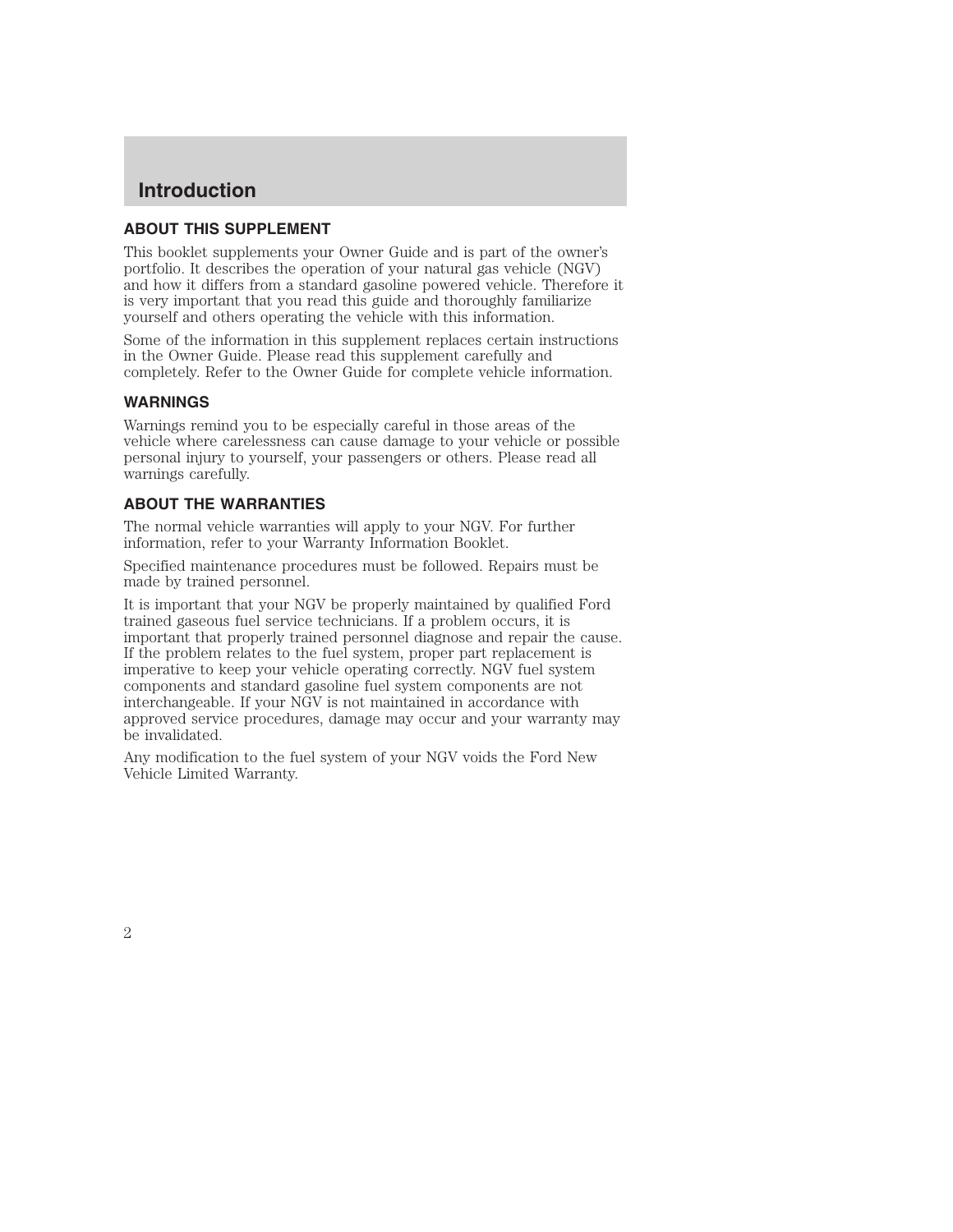## **COMPRESSED NATURAL GAS (CNG) FUEL SYSTEM**

Your vehicle is equipped with a dedicated compressed natural gas (CNG) fuel system that is under high pressure.

Depending upon the application, the CNG fuel system is rated at a pressure of 20,700 kPa (3,000 psi) at 21°C (70°F) or 24,800 kPa (3,600 psi) at 21°C (70°F). Refer to the label on the fuel filler door to determine the fuel system pressure rating.

Use caution when servicing or maintaining any of the components of the CNG fuel system.

Service to high-pressure fuel system components must be  $\langle \cdot \rangle$  service to rugh-pressure fuel system components and technicians. Failure to do so may cause damage to components or cause bodily harm.

**On F-150 Heritage natural gas vehicles,** do not modify or replace the bed with any non-OEM components. Should the bed need to be removed for service or replacement, it should be done by a qualified dealership using qualified technicians. Do not sit, stand or place heavy loads on the in-bed or in-vehicle tank covers. Any bed cap added to this vehicle must be well ventilated. Failure to provide adequate ventilation could result in gas vapor build up over time potentially resulting in a combustible mixture.

#### **FUSES/ELECTRICAL SYSTEMS**

NGV fuse strategy may be different than a non-NGV. Consult the *Fuses and Relays* section in the *Roadside emergencies* chapter of your Owner's Guide for differences.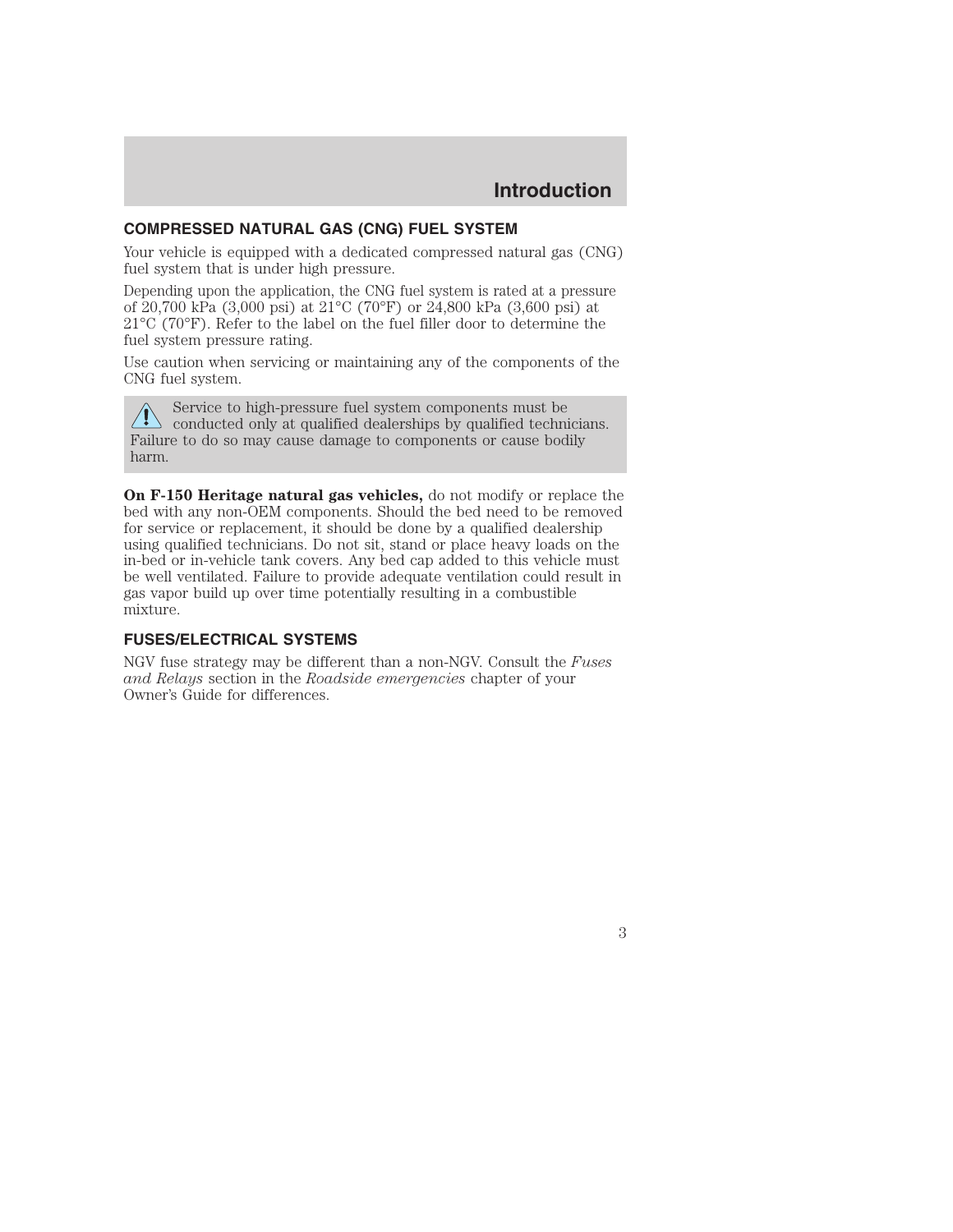## **Instrumentation**

## **FUEL GAUGE**

The fuel gauge in your NGV behaves similarly to a typical gasoline fuel gauge. However, the gauge operation is based on the pressure and temperature of the natural gas, not on the level of liquid gasoline. Depending upon application, a fuel gauge reading of Full will occur at a pressure of approximately 20,700 kPa (3,000 psi) or 24,800 kPa (3,600 psi), at a temperature of approximately  $21^{\circ}C$  (70°F). The NGV fuel gauge will provide a linear reading from this point down to Empty. Refer to the *Fueling* section of this supplement for more information on fuel gauge performance during the fast-fill method of fueling.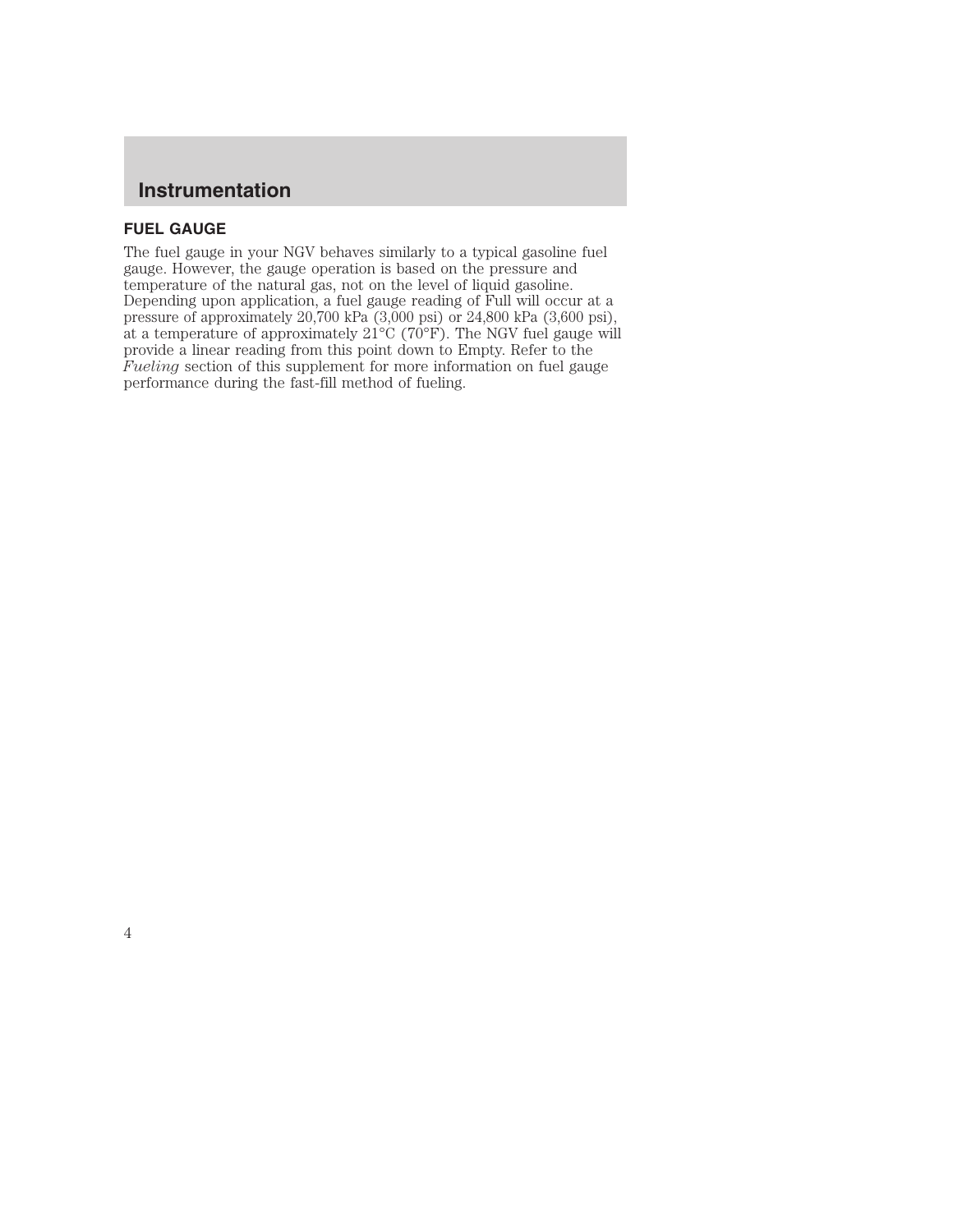## **CNG FUEL SYSTEM COMPONENT IDENTIFICATION**

The following illustrations depict the major unique components of the CNG fuel system. All of these unique components are constructed of special materials that withstand the effects of CNG. **NEVER** replace a unique CNG fuel system component with a standard gasoline fuel system component or any aftermarket component.

## **E-Series Van**

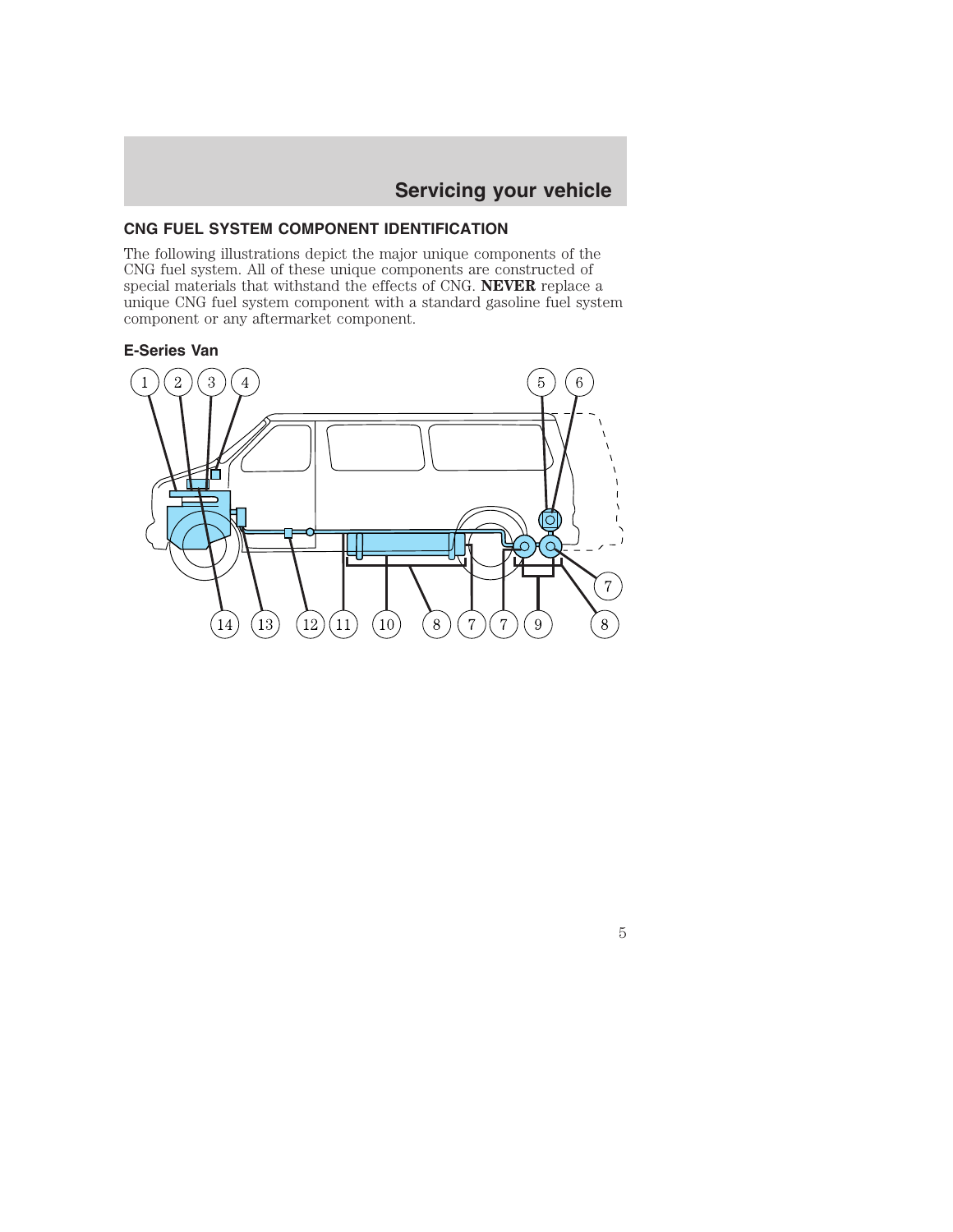

1. **Fuel rail sensors -** An injection pressure sensor and an engine fuel temperature sensor provide engine fuel information to the powertrain control module.

2. **Isolation solenoid valve -** Blocks fuel flow from supply line to injection manifold when the engine is off.

3. **Engine -** A modified 5.4L gasoline engine with Sequential Electronic Fuel Injection (SEFI), an improved valvetrain and a high compression ratio.

4. **Powertrain control module -** Uniquely calibrated for NGV application.

5. **Extended range fuel tank -** An optional steel fuel tank located in the cargo area.

6. **Sealed vent box -** Dispenses natural gas vapor to atmosphere if vapor becomes present.

7. **Internal tank valve -** One electronically actuated, normally closed solenoid valve is located in each fuel tank. The valve is wired into the vehicle's inertia switch. If the engine cranks but does not start after a collision, the fuel solenoid valve inertia switch may have been activated. The inertia switch is a device intended to close the fuel solenoid valve when your vehicle has been involved in a substantial jolt.

8. **Stone shield(s) -** Protective shield(s) to prevent damage to the fuel tank(s) caused by road debris or other road hazards.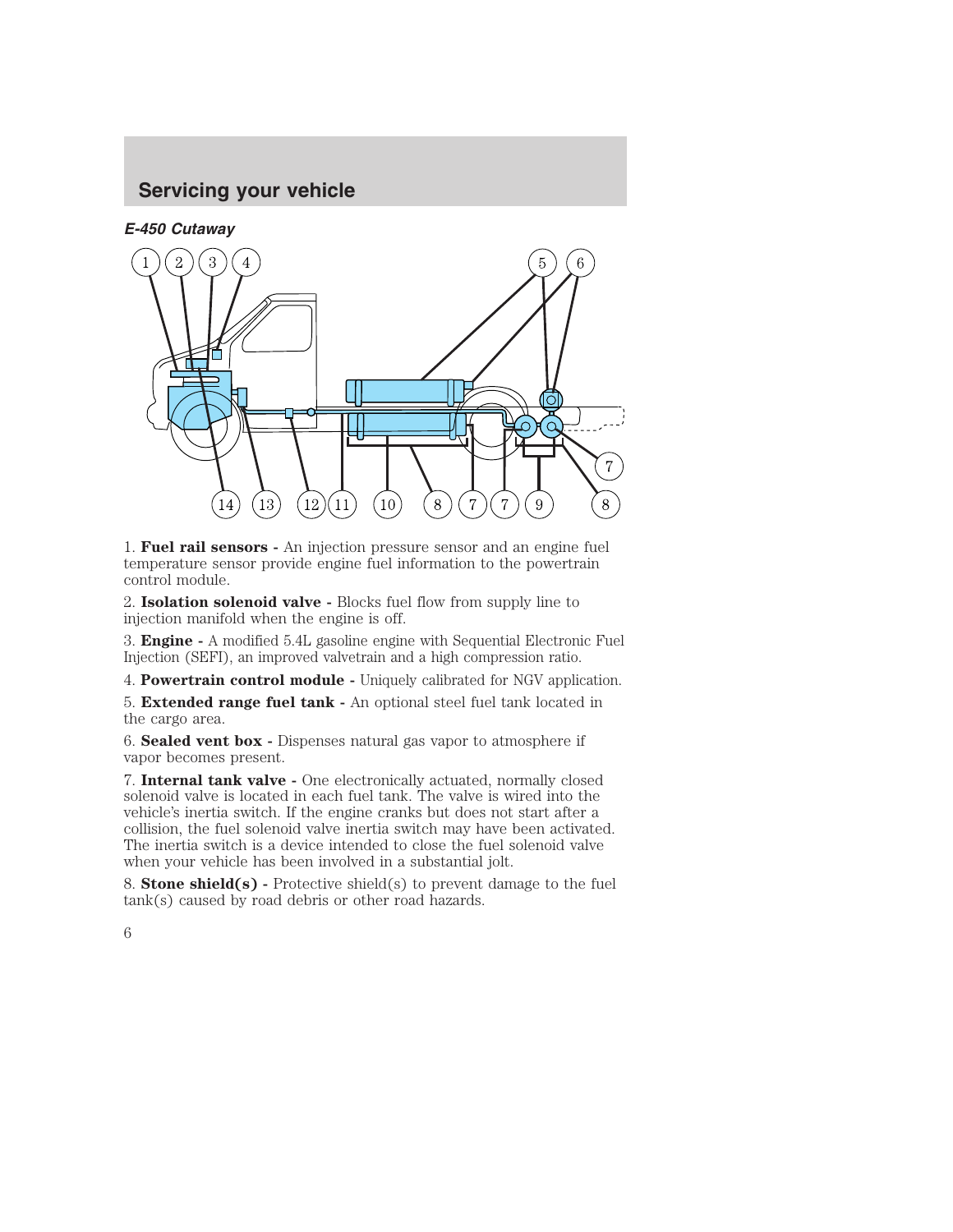9. **Aft axle fuel tanks -** Two steel fuel tanks located behind the rear axle.

10. **Midship fuel tank -** A steel fuel tank located underbody.

11. **High pressure fuel lines -** Delivers high pressure fuel to the fuel tanks and fuel pressure regulator.

12. **Fuel pressure regulator/Coalescent fuel filter -** Reduces fuel pressure and removes impurities from the gas.

13. **Low pressure fuel line -** Supplies natural gas to the injectors.

14. **AFV module -** Contains the unique powertrain electronics that are required for an NGV.

#### **F-150 Heritage Pick-up**



1. **Fuel rail sensors -** An injection pressure sensor and an engine fuel temperature sensor provide engine fuel information to the powertrain control module.

2. **Isolation solenoid valve -** Blocks flow from supply line to injection manifold when the engine is off.

3. **Engine -** A modified 5.4L gasoline engine with Sequential Electronic Fuel Injection (SEFI), an improved valvetrain and a high compression ratio.

4. **Powertrain control module -** Uniquely calibrated for NGV application.

5. **Internal tank valve -** One electronically actuated, normally closed solenoid valve is located in each fuel tank. The valve is wired into the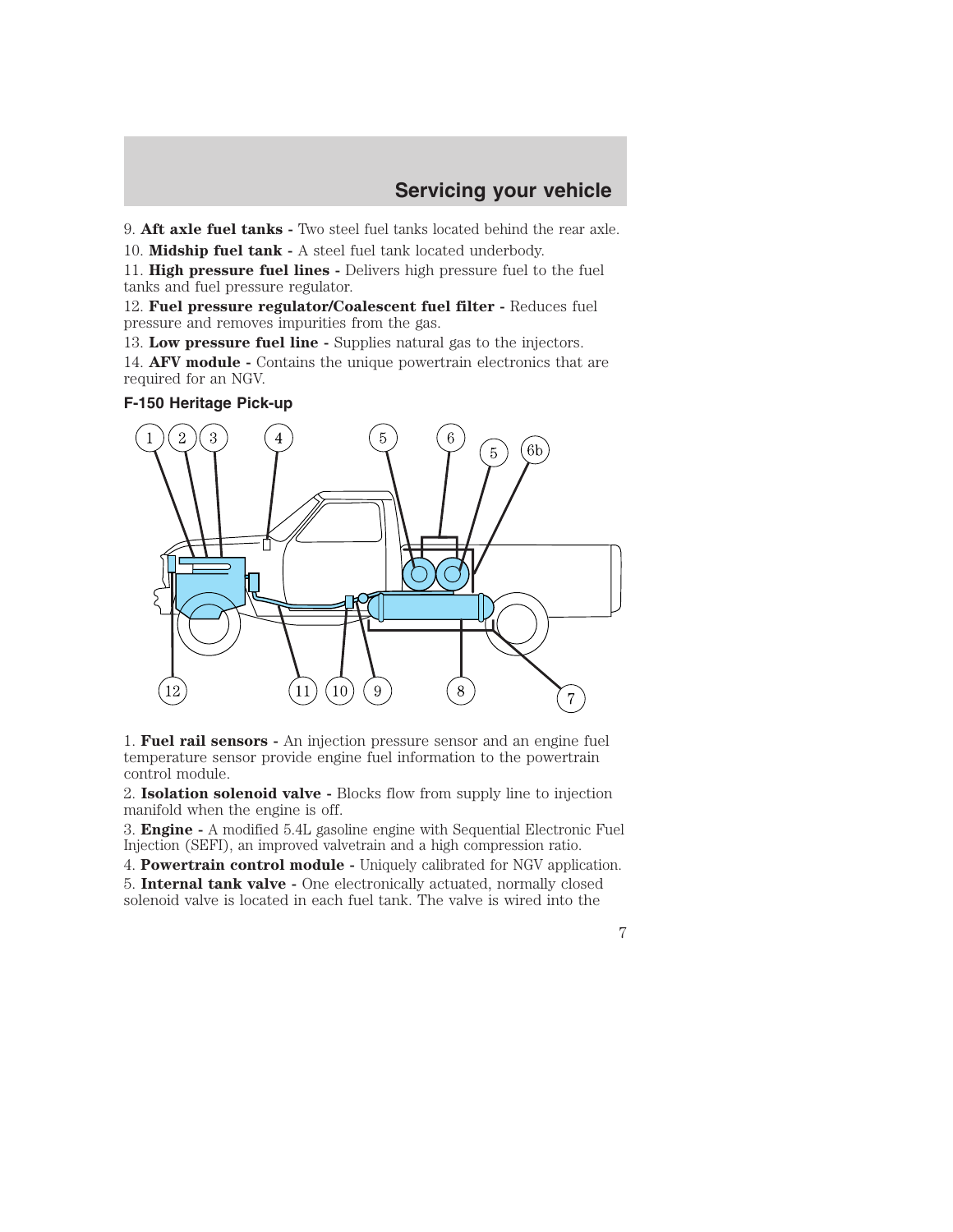vehicle's inertia switch. If the engine cranks but does not start after a collision, the fuel solenoid valve inertia switch may have been activated. The inertia switch is a device intended to close the fuel solenoid valve when your vehicle has been involved in a substantial jolt.

6. **Standard fuel tanks -** Two steel fuel tanks located in the bed of the truck.

6b. **In-bed tank cover -** Cover to prevent damage to the fuel tanks. Protective shield to prevent damage to the fuel tank caused by road debris or other road hazards. **Do not sit, stand or place heavy loads on the fuel tank cover.**

7. **Stone shield -** Protective shield to prevent damage to the fuel tank caused by road debris or other road hazards.

8. **Underbody fuel tank -** A steel fuel tank located underbody.

9. **High pressure fuel lines -** Delivers high pressure fuel to the fuel tanks and fuel pressure regulator.

10. **Fuel pressure regulator/Coalescent fuel filter -** Reduces fuel pressure and removes impurities from the gas.

11. **Low pressure fuel line -** Supplies natural gas to the injectors.

12. **AFV module -** Contains the unique powertrain electronics that are required for an NGV.

#### **Crown Victoria**



1. **NGV module -** Provides power for the fuel injectors. Also, drives the fuel gauge using fuel tank pressure and temperature sensors.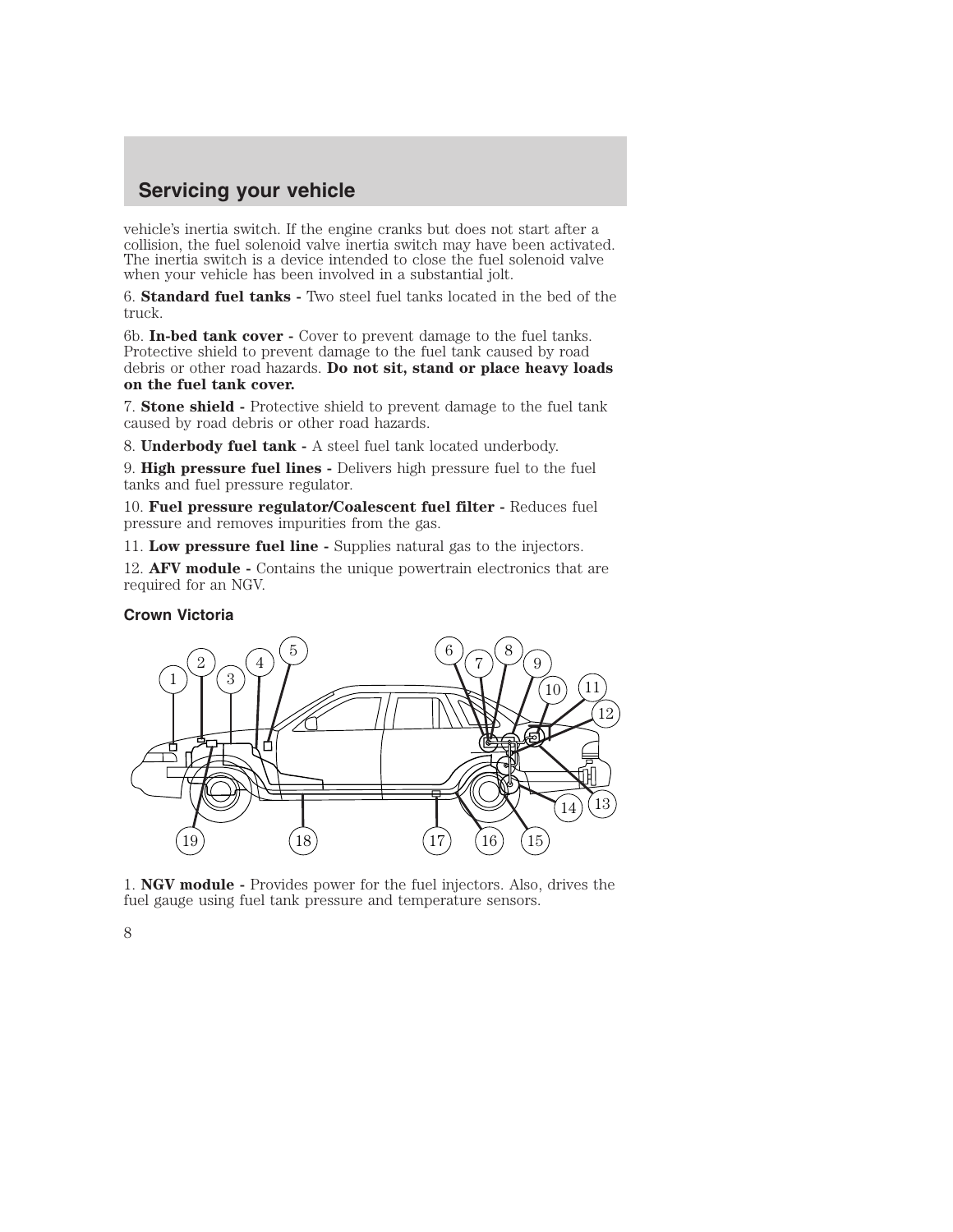2. **Isolation solenoid valve -** Blocks flow from the injection manifold when the engine is off.

3. **Engine -** Is a modified 4.6L engine with Sequential Electronic Fuel Injection (SEFI) and increased compression ratio.

4. **Engine coolant lines -** Provide required heat to high pressure regulator.

5. **Powertrain control module -** Required for NGV application.

6. **Sealed vent box -** Vented to underbody. Dispenses natural gas vapor to atmosphere if vapor becomes present.

7. **Tank pressure sensor -** Fuel tank pressure sensor located in this tank's solenoid valve is used for fuel indication.

8. **Solenoid tank valves -** One solenoid per tank. Internal valves with shut-off solenoids wired into inertia circuit for crash protection.

9. **Two fuel tanks -** Located in the trunk. On taxi or police vehicles, an extended range fuel system is available which includes one additional NG fuel tank mounted in the trunk (total of three).

10. **Fueling point -** Fueling receptacle is conveniently located with the fuel door. Same location as gasoline fueled vehicles.

11. **Tank shield-** Protective shield able to prevent damage to the fuel tanks caused by trunk cargo.

12. **Tank temperature sensors -** One each in set of tanks (solenoid valves) used for fuel indication.

13. **Optional fuel tank -** A fiber-wrapped steel fuel tank (total of three tanks in the trunk). Also has a sealed vent box which vents to the underbody. Dispenses natural gas vapor to the atmosphere if vapor is present.

14. **Two fuel tanks -** Located underbody to facilitate fuel system design.

15. **Stone and heat shield -** Protective shield able to prevent damage to the fuel tanks caused by road debris or other road hazards.

16. **High pressure fuel lines -** Delivers high pressure fuel to the pressure regulator.

17. **Pressure regulator and coalescent fuel filter assembly -** Reduces the fuel pressure to the fuel injector.

18. **Low pressure fuel lines -** Supplies natural gas to the engine.

19. **Fuel rail sensors -** One injection pressure sensor and one engine fuel temperature sensor provide engine fuel information to the PCM.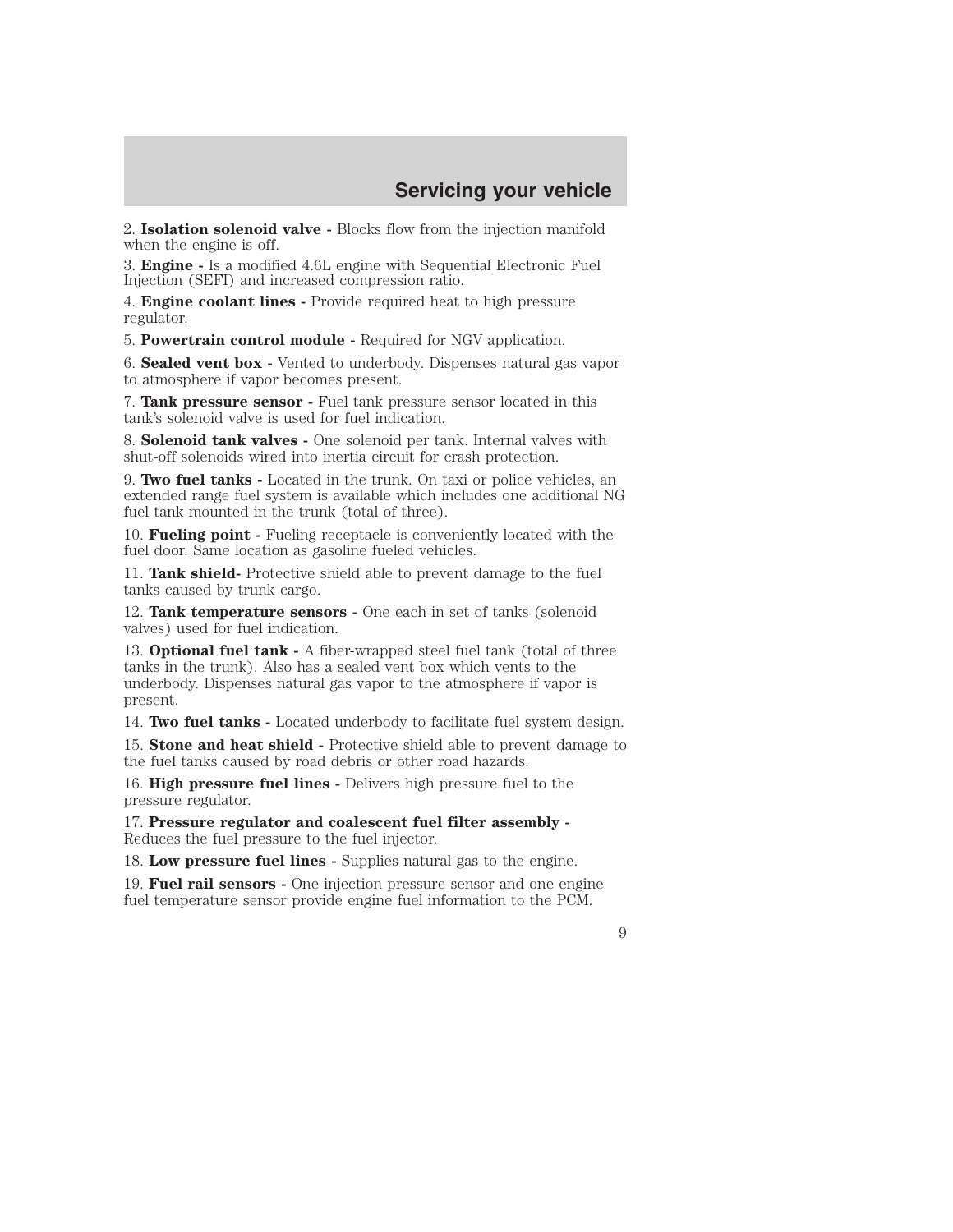## **ADAPTERS**

**DO NOT** use fuel receptacle adapters when refueling your vehicle.

The profiles of both the natural gas vehicle receptacle and the fuel station nozzles are specified by ANSI/AGA NGV1-1994, CGA NGV1-M94. These profiles are specified for compressed natural gas vehicles and fuel stations for safety purposes. Three separate adapter profiles are available. P24, P30 and P36 respectively, are specified for the three different service pressures of 16,500 kPa (2,400 psi), 20,700 kPa (3,000 psi) and 24,800 kPa (3,600 psi).

Your vehicle's service pressure may be 20,700 kPa  $(3,000 \text{ psi})$  or 24,800 kPa (3,600 psi), depending upon application. Refer to the label on the fuel filler door:

- If your vehicle's fuel system is rated at 20,700 kPa  $(3,000 \text{ psi})$ , it can be refueled using a P30 or P24 nozzle. However, use of a P24 nozzle will result in an incomplete fill.
- If your vehicle's fuel system is rated at 24,800 kPa (3,600 psi), it can be refueled using a P36, P30 or P24 nozzle. However, use of a P30 or P24 nozzle will result in an incomplete fill.



DO NOT over pressurize the CNG fuel system or damage to the fuel system and possible personal injury may occur.

## **NATURAL GAS DISPENSING**

**Do not use liquefied natural gas (LNG) or a CNG that is derived from a process such as flashing (heating LNG). Failure to use the correct type of fuel may cause damage to the engine and fuel system components.**

Most dispensers have a digital indicator displaying the cost and amount of fuel delivered to your vehicle. Fuel delivery to the vehicle is stopped when the pressure of fuel stored on the vehicle equalizes with the temperature compensated pressure of fuel stored at the station. As the pressure between the station and vehicle equalizes, the cost and quantity meters slow to a near stop. When this occurs, refueling is complete.

Certain noises can be expected during the refueling process and may vary depending on the type of fuel station and your proximity to the fuel compression and storage equipment. At the beginning of refueling you might hear the rushing noise of gas entering the vehicle through the station hose and tubing. At the end of refueling, the fuel receptacle on the vehicle may make a high pitch noise or chatter. This is another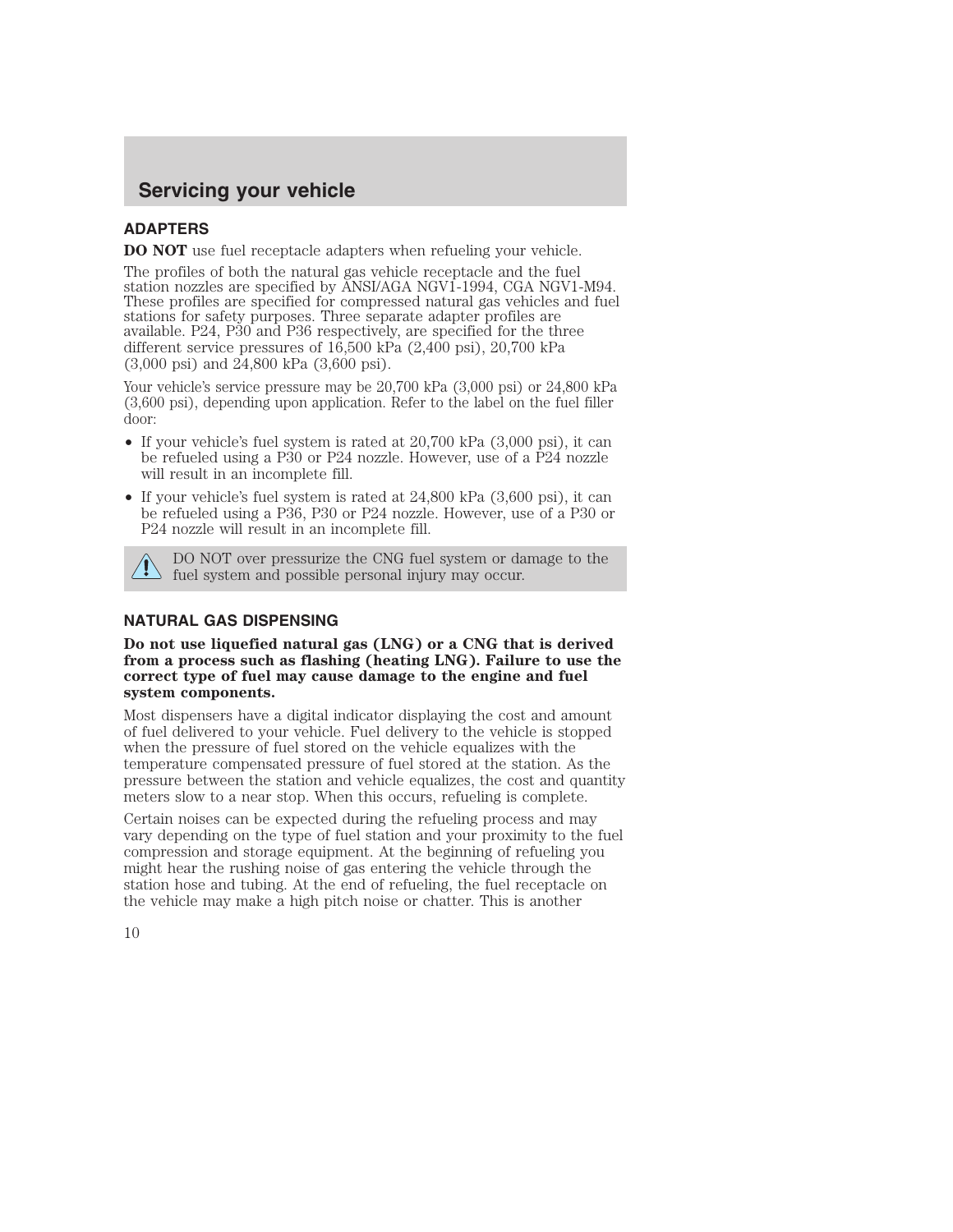indication that refueling is nearly complete. Also, the station compression equipment may turn on at any time during the refueling process.

#### **FUEL QUALITY**

**Do not use liquefied natural gas (LNG) or a CNG that is derived from a process such as flashing (heating LNG). Failure to use the correct type of fuel may cause damage to the engine and fuel system components.**

Use only a CNG fuel that meets the specification of NFPA-52 and SAE J1616 in your NGV. Specifications NFPA-52 and SAE J1616 place limits on particulate contamination, oil contamination and moisture content to ensure a quality CNG fuel.

The use of a CNG fuel that does not meet specifications NFPA-52 and SAE J1616 is **not recommended** and may cause engine damage.

Use of poor quality CNG fuel may result in:

- component failure.
- leakage from the fueling point.
- poor vehicle operation.

Use of poor quality fuel may also result in your warranty being invalidated.

#### **Icing while fueling your vehicle**

An icing condition may occur after fueling your vehicle. This may be due to changes in fuel moisture content, quite often seen during change of seasons. This condition causes your vehicle's fuel fill valve to remain slightly open, allowing some natural gas to be released.

Breathing hydrocarbon gases (CNG) or air which lacks oxygen  $\sum$  due to the presence of hydrocarbon gases can result in headache, dizziness and weakness in the arms and legs. In the event of illness due to inhaling hydrocarbon gases, immediately move the victim to fresh air and contact medical emergency personnel.

The icing condition may be observed when disconnecting the fuel dispenser's fill nozzle from your vehicle. You may notice more gas than normal venting from the vehicle fill valve through the vent hose to the dispenser. If this occurs, keep the fill nozzle connected (or reconnect it) and wait about 30 seconds. This will allow the ice to melt. Repeat this procedure as necessary. When normal fuel venting occurs, remove the fill nozzle and stow it as instructed on the dispenser.

Do not fuel your vehicle with the ignition in the ON position; doing so may increase the amount of fuel venting during this icing condition.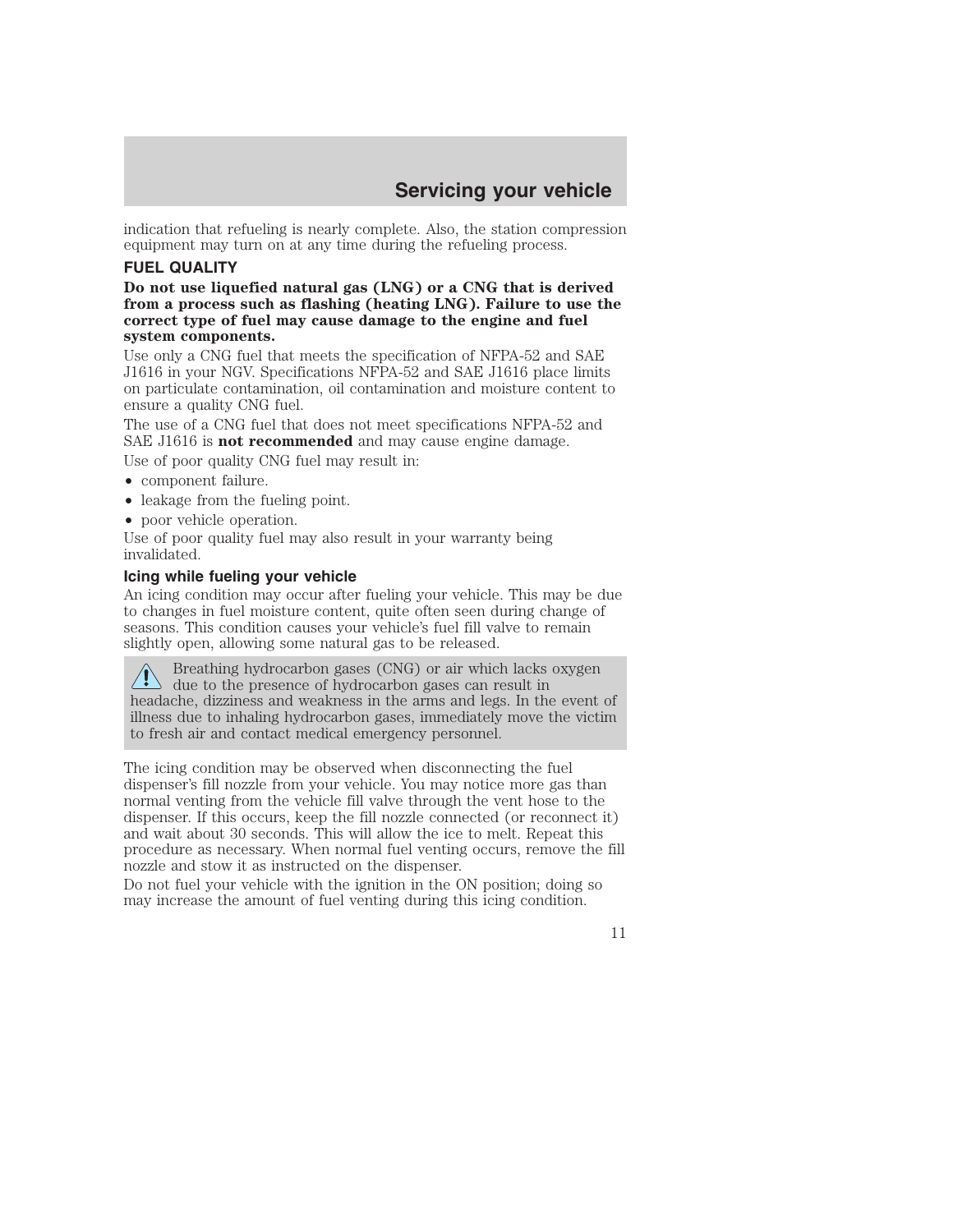#### **SERVICING YOUR NATURAL GAS VEHICLE**

Service to the CNG fuel system should be conducted at a qualified dealership by a trained NGV technician only. Failure to do so may cause damage to components or cause bodily harm.

#### **FUELING**

Do not fuel your vehicle with the ignition on the ON position. Failure to do so may cause component damage.

Fueling a NGV, with a few exceptions, is very similar to fueling a gasoline vehicle. The same care and cautions used when fueling a gasoline vehicle should be exercised when fueling a NGV. In particular, for safety reasons, an engine **must** always be turned off when refueling is occurring. Always use the recommended fill nozzle to refuel your vehicle.

The fueling point, or fuel receptacle is located near the driver's side.

When refueling, the engine **must** be shut off.

Two methods for filling the fuel tanks are available to NGV owners. The fast-fill method, described below, is available at many of the commercial and privately owned filling stations. The slow-fill method, also described below, is available for purchase or lease from a number of commercial or natural gas utility companies.

#### **Fast fill procedure**

"Fast-filling" a NGV involves rapidly (typical fill time: 3–5 minutes) "Fast-filling" a vehicle provides the greatest convenience to the driver in terms of time spent refueling. However, present "fast-fill" refueling technology does not presently allow a NGV to be completely refueled to its maximum rated capacity. Therefore, "fast-filling" results in a reduced driving range and an initial fuel gauge reading of Full. However, within approximately 10 minutes, the fuel gauge of a NGV that has been "fast-filled" will drop about 1⁄8th of a tank lower to reflect the reduced amount of fuel that was actually added.

#### **Slow fill procedure**

"Slow-filling" a NGV involves slowly raising the pressure in the vehicle's fuel tank(s) by a slow fill station (typical fill rate: 6-8 hours). "Slow-filling" usually is done overnight and allows the greatest amount of fuel to be added to a NGV. A properly functioning "slow-fill" refueling station will fill the NGV's fuel tank(s) to a fuel gauge reading of "full" at a temperature of 21°C (70°F).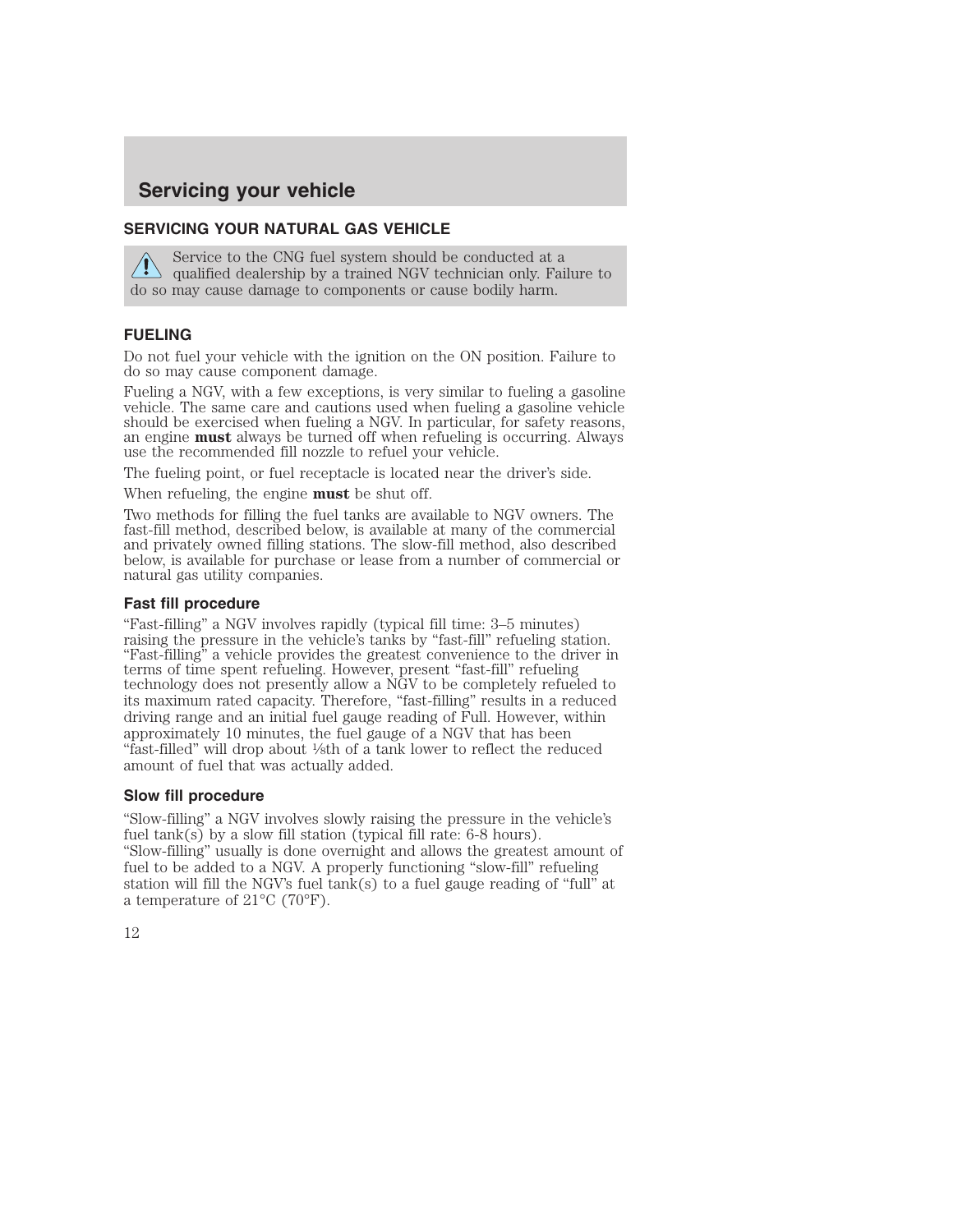Use caution when fueling your vehicle. Make sure the engine is turned off and all flammable material is extinguished. Observe all Dispensing Equipment Safety Standards and Operating Procedures.

The procedure is the same for both fast-fill and slow-fill fueling.

1. Open fuel door and determine the pressure rating of your vehicle's fuel system.

2. Remove protective cap from the vehicle's fuel receptacle. Remove any debris that may be present.

3. Follow the natural gas fueling procedures provided by the natural gas dealer and dispense the CNG until the fuel tanks are full or until the flow stops.

4. When refueling is complete, follow the natural gas dispensing equipment's operating procedures to shut the natural gas flow off.

5. Remove the dispensing connector and put protective cap on the vehicle's fuel receptacle. Close the fuel door.

| $E\text{-Series}$ (3000 psi)               |                                   |       |                                                            |                                                             |  |
|--------------------------------------------|-----------------------------------|-------|------------------------------------------------------------|-------------------------------------------------------------|--|
| <b>Fueling method</b>                      | Standard tank                     |       |                                                            | With extended range tank                                    |  |
| Slow-fill                                  | 60.9L (16.1 gallons)              |       | 92.7L (24.5 gallons)                                       |                                                             |  |
| Fast-fill                                  | $51.8L$ (13.7 gallons)            |       | 78.7L (20.8 gallons)                                       |                                                             |  |
| E-Series (3600 psi)                        |                                   |       |                                                            |                                                             |  |
| <b>Fueling method</b>                      | <b>Standard tank</b>              |       | With extended range tank                                   |                                                             |  |
| Slow-fill                                  | 70.0L (18.5 gallons)              |       | $106.0L$ (28.0 gallons)                                    |                                                             |  |
| Fast-fill                                  | 59.4L (15.7 gallons)              |       | 90.1L (23.8 gallons)                                       |                                                             |  |
| E-Series Cutaway 158" Wheelbase (3000 psi) |                                   |       |                                                            |                                                             |  |
| <b>Fueling</b><br>method                   | Standard<br>tanks                 |       | <b>With Extended</b><br>Range - One<br><b>In-body Tank</b> | <b>With Extended</b><br>Range - Two<br><b>In-body Tanks</b> |  |
| Slow-fill                                  | 55.3L<br>$(14.6 \text{ gallons})$ | 84.OL | $(22.2 \text{ gallons})$                                   | 112.4L<br>$(29.7 \text{ gallons})$                          |  |
| Fast-fill                                  | 46.9L<br>$(12.4 \text{ gallons})$ | 71.2L | $(18.8 \text{ gallons})$                                   | 95.8L<br>$(25.3 \text{ gallons})$                           |  |

## *Refill capacities — BTU equivalent to gasoline*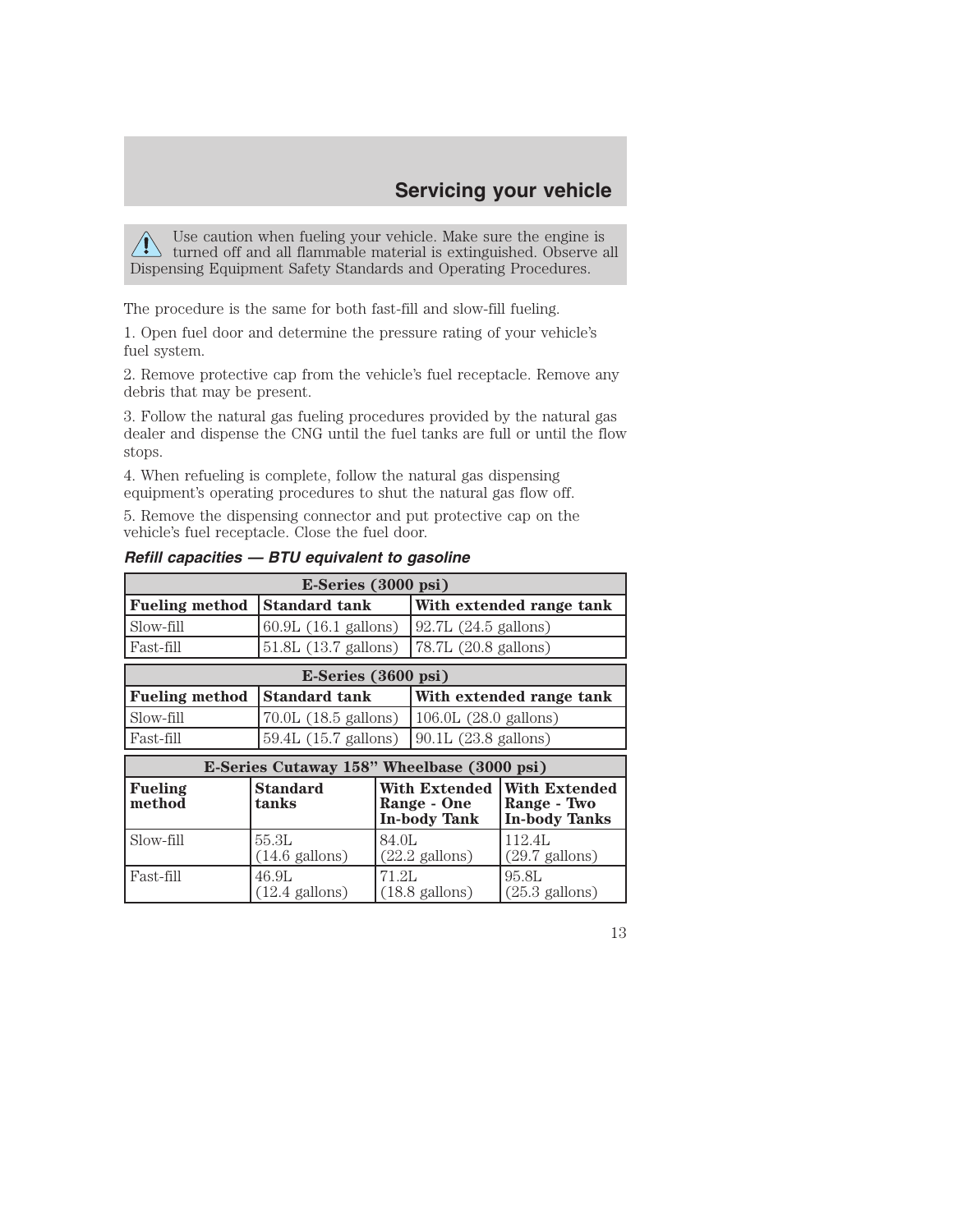| E-Series Cutaway 158" Wheelbase (3600 psi) |                                   |                      |                                                            |                                                             |  |
|--------------------------------------------|-----------------------------------|----------------------|------------------------------------------------------------|-------------------------------------------------------------|--|
| <b>Fueling</b><br>method                   | <b>Standard</b><br>tanks          |                      | <b>With Extended</b><br>Range - One<br><b>In-body Tank</b> | <b>With Extended</b><br>Range - Two<br><b>In-body Tanks</b> |  |
| Slow-fill                                  | 63.2L<br>$(16.7 \text{ gallons})$ |                      | 96.1L<br>$(25.4 \text{ gallons})$                          | 128.7<br>$(34.0 \text{ gallons})$                           |  |
| Fast-fill                                  | 53.8L<br>$(14.2 \text{ gallons})$ |                      | 81.8L<br>$(21.6 \text{ gallons})$                          | 109.4L<br>$(28.9 \text{ gallons})$                          |  |
| E-Series Cutaway 176" Wheelbase (3000 psi) |                                   |                      |                                                            |                                                             |  |
| <b>Fueling</b><br>method                   | <b>Standard</b><br>tanks          |                      | <b>With Extended</b><br>Range - One<br><b>In-body Tank</b> | <b>With Extended</b><br>Range - Two<br><b>In-body Tanks</b> |  |
| Slow-fill                                  | 60.9L<br>$(16.1 \text{ gallons})$ |                      | 89.7L<br>$(23.7 \text{ gallons})$                          | 118.1L<br>$(31.2 \text{ gallons})$                          |  |
| Fast-fill                                  | 51.8L<br>$(13.7 \text{ gallons})$ |                      | 76.1L<br>$(20.1 \text{ gallons})$                          | 100.7L<br>$(26.6 \text{ gallons})$                          |  |
| E-Series Cutaway 176" Wheelbase (3600 psi) |                                   |                      |                                                            |                                                             |  |
| <b>Fueling</b><br>method                   | <b>Standard</b><br>tanks          |                      | <b>With Extended</b><br>Range - One<br><b>In-body Tank</b> | <b>With Extended</b><br>Range - Two<br><b>In-body Tanks</b> |  |
| Slow-fill                                  | 70.0L<br>$(18.5 \text{ gallons})$ |                      | 102.6L<br>$(27.1 \text{ gallons})$                         | 135.5<br>$(35.8 \text{ gallons})$                           |  |
| Fast-fill                                  | 59.4L<br>$(15.7 \text{ gallons})$ |                      | 87.1L<br>$(23.0 \text{ gallons})$                          | 115.1L<br>$(30.4 \text{ gallons})$                          |  |
| F-150 Heritage (3000 psi)                  |                                   |                      |                                                            |                                                             |  |
| <b>Fueling method</b>                      | <b>Standard tanks</b>             |                      |                                                            |                                                             |  |
| Slow-fill                                  |                                   |                      | 71.9L (19.0 gallons)                                       |                                                             |  |
| Fast-fill                                  |                                   | 60.9L (16.1 gallons) |                                                            |                                                             |  |
| F-150 Heritage (3600 psi)                  |                                   |                      |                                                            |                                                             |  |
| <b>Fueling method</b>                      |                                   |                      | <b>Standard tanks</b>                                      |                                                             |  |
| Slow-fill                                  | 82.1L (21.7 gallons)              |                      |                                                            |                                                             |  |
| Fast-fill                                  | 70.0L (18.5 gallons)              |                      |                                                            |                                                             |  |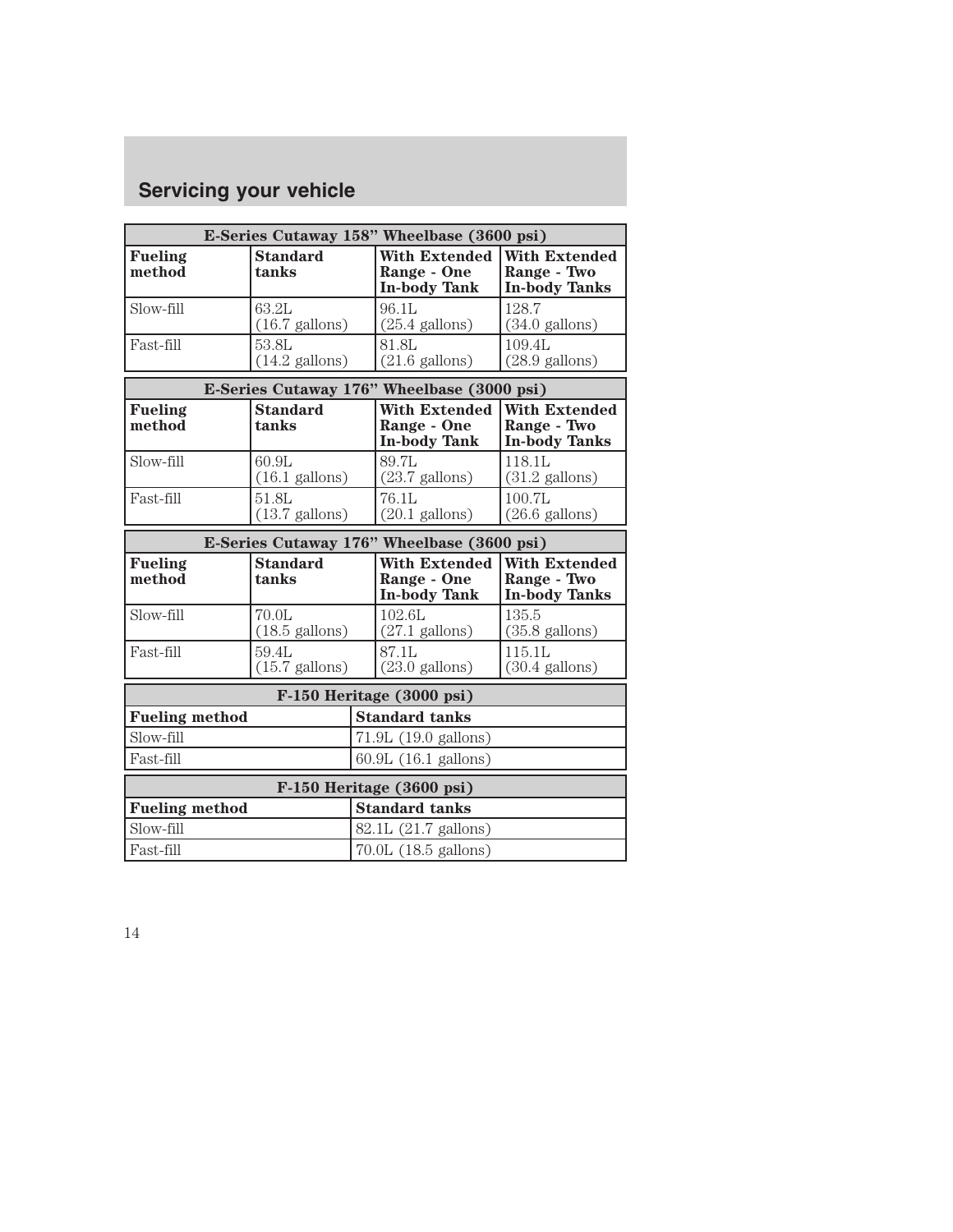| Crown Victoria (3600 psi) |                               |                                      |  |  |  |
|---------------------------|-------------------------------|--------------------------------------|--|--|--|
| <b>Fueling method</b>     | <b>Standard tanks</b>         | <b>With extended range</b><br>system |  |  |  |
| Slow-fill                 | $45.0L$ (11.9 gallons)        | $59.1L(15.6 \text{ gallons})$        |  |  |  |
| Fast-fill                 | $38.2L(10.1 \text{ gallons})$ | $\vert$ 50.3L (13.3 gallons)         |  |  |  |

1 Police and Taxi vehicles.

#### **Extended range fuel system**

Crown Victoria Police and Taxi vehicles with the extended range fuel system have a 5–passenger seating configuration with one additional CNG fuel tank mounted in the luggage compartment.

E-Series vehicles with the extended range fuel system have one additional CNG fuel tank mounted in the cargo area behind the rear seat.

#### **TRAILER TOWING**

On F-150 Heritage models, your NGV has the capability for towing up to 2,267 kg (5,000 lbs.) using the factory installed step-bumper. It is recommended that the vehicle **NOT** be modified for towing (i.e.-any frame-mounted hitches).

Crown Victoria and E-Series Van/Wagon and Cutaway models are not equipped with a trailer towing option. It is recommended that the vehicle **NOT** be modified for towing.

#### **TOWING YOUR CNG VEHICLE**

Refer to your Owner's Guide for towing procedure except E-Series vehicles with the optional tank package which **MUST** be flat-bed towed.

## **NGV REFUELING STATIONS**

To obtain a directory of all the refueling stations in the United States, contact the American Gas Association (AGA) at (703) 841–8400 or the national website: www.afdc.doe.gov/refueling.html. In Canada, contact Union Gas at 1–800–265–5277.

#### **SERVICING YOUR VEHICLE**

The following is a brief description of unique maintenance items for your NGV. For a complete list of maintenance items and intervals, refer to your *Service Guide*.

#### **Tank inspection and replacement**

For your protection, the CNG fuel tanks require visual inspection every three years or 58,000 kilometers (36,000 miles) whichever comes first.